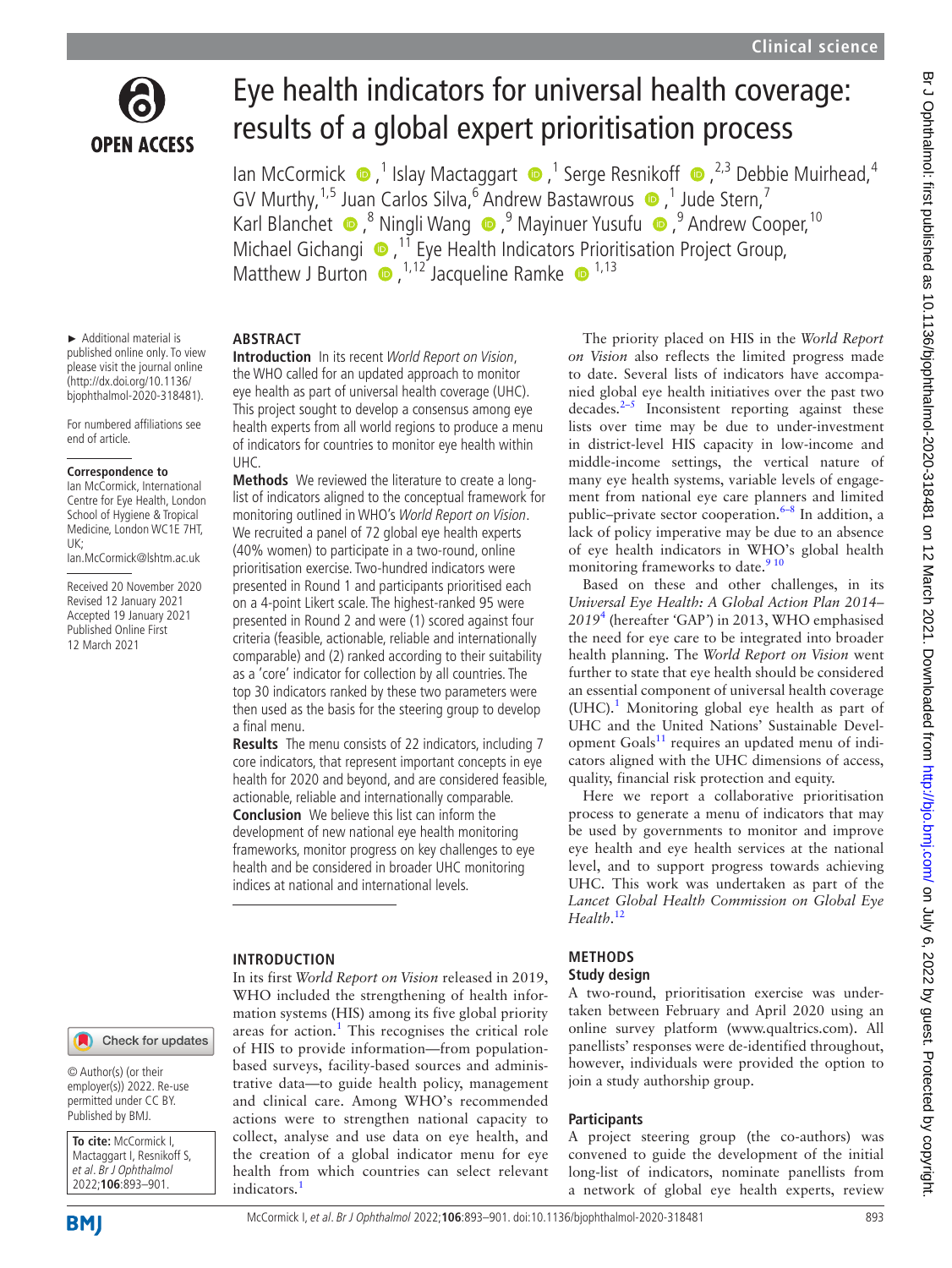<span id="page-1-0"></span>

|  | Table 1 Round 2 response rate among invitees by Global Burden of Disease (GBD) Super Region and sex |
|--|-----------------------------------------------------------------------------------------------------|
|  |                                                                                                     |

|                                                 | <b>Female</b>  |                          |                  | <b>Male</b>              |                          |                  | <b>Total</b> |                |                  |
|-------------------------------------------------|----------------|--------------------------|------------------|--------------------------|--------------------------|------------------|--------------|----------------|------------------|
|                                                 | Completed      | <b>Invited</b>           | Response<br>rate | Completed                | <b>Invited</b>           | Response<br>rate | Completed    | <b>Invited</b> | Response<br>rate |
| <b>GBD Super Region</b>                         | N              | N                        | $\frac{0}{0}$    | N                        | N                        | $\frac{0}{0}$    | N            | N.             | $\frac{0}{0}$    |
| Sub-Saharan Africa                              | 4              | 5                        | 80.0             | 12                       | 13                       | 92.3             | 16           | 18             | 88.9             |
| South East Asia, East Asia and Oceania          |                | 9                        | 77.8             | 4                        | 6                        | 66.7             | 11           | 15             | 73.3             |
| Latin America and Caribbean                     | 6              | 8                        | 75.0             | 6                        | 6                        | 100.0            | 12           | 14             | 85.7             |
| South Asia                                      | 3              | 3                        | 100.0            | 9                        | 10                       | 90.0             | 12           | 13             | 92.3             |
| North Africa and Middle East                    |                |                          | 50.0             | 5                        | 6                        | 83.3             | 6            | 8              | 75.0             |
| High Income                                     | 3              | 3                        | 100.0            | 3                        | 4                        | 75.0             | 6            | $\overline{7}$ | 85.7             |
| Central Europe, Eastern Europe and Central Asia | $\overline{2}$ | $\overline{\phantom{0}}$ | 100.0            | $\overline{\phantom{a}}$ | $\overline{2}$           | 100.0            | 4            | 4              | 100.0            |
| 'Global perspective'                            | 3              | 3                        | 100.0            | $\overline{2}$           | $\overline{\phantom{a}}$ | 100.0            | 5            | 5              | 100.0            |
| Total                                           | 29             | 35                       | 82.6             | 43                       | 49                       | 87.8             | 72           | 84             | 85.7             |

indicator scoring and develop the final menu. We aimed to recruit panellists from all Global Burden of Disease (GBD) Super Regions,<sup>13</sup> with equal numbers of men and women per region. In total 74 out of 84 invited panellists participated in Round 1 and 72 went on to complete Round 2 (response rate after Round 2, 85.7%). Men were 59.7% of the Round 2 panel, similar to the proportion among all invitees. Eleven members of the steering group participated, five from a 'global' (non-Regional) perspective. Thirty-nine countries and all GBD Super Regions had participants in both rounds and 85% of the Round 2 panel represented low-income or middle-income countries ([table](#page-1-0) 1). Round 2 panellists most frequently reported their roles within eye health as 'management/leadership' (25.0%), 'epidemiology' (12.5%), 'clinician/practitioner' (12.5%), 'eye health services research' (9.7%), 'government/Ministry of Health', 'clinical research' and 'international institution' (all 6.9%).

## **Initial indicator selection**

A long-list of indicators was compiled with reference to previously proposed eye health indicators and existing international health and health systems indicator lists, adapted for relevance to the eye health sector where necessary. This long-list was mapped to the domains of measurement of HIS used in the *World Report*  *on Vision* (adapted from the 2012 WHO *Framework and standards for country health information systems*) ([figure](#page-1-1) 1). When panellists were invited to participate, they were asked to suggest additional indicators for consideration. The steering group reviewed all indicators identified, only excluding obvious duplicates in order to avoid biassing the pool of potential indicators. At the end of this process 200 indicators were included [\(online](https://dx.doi.org/10.1136/bjophthalmol-2020-318481) [supplemental appendix 1\)](https://dx.doi.org/10.1136/bjophthalmol-2020-318481).

## **The prioritisation exercise: round 1**

Panellists scored the indicators based on perceived priority in their context. Priority was scored from 1 to 4 on a Likert scale, with 1 representing the lowest priority ('no need to collect') and 4 the highest priority ('essential to collect') ([online supple](https://dx.doi.org/10.1136/bjophthalmol-2020-318481)[mental appendices 2 and 3](https://dx.doi.org/10.1136/bjophthalmol-2020-318481)). A fifth option,  $(0 = 'redundant')$ was included to allow for the fact that the long-list had not been heavily edited and some overlap of indicator concepts was possible. A *priority score* for each indicator was calculated by summing the products of two dimensions: the Likert scale score (1–4) x the number times each indicator received that score.

At the end of Round 1, an initial threshold for continued inclusion was set at or above the median score. Indicators scoring in the top half were merged where there was sufficient overlap in



<span id="page-1-1"></span>**Figure 1** Domains of measurement of health information systems (reproduced from the *World Report on Vision*).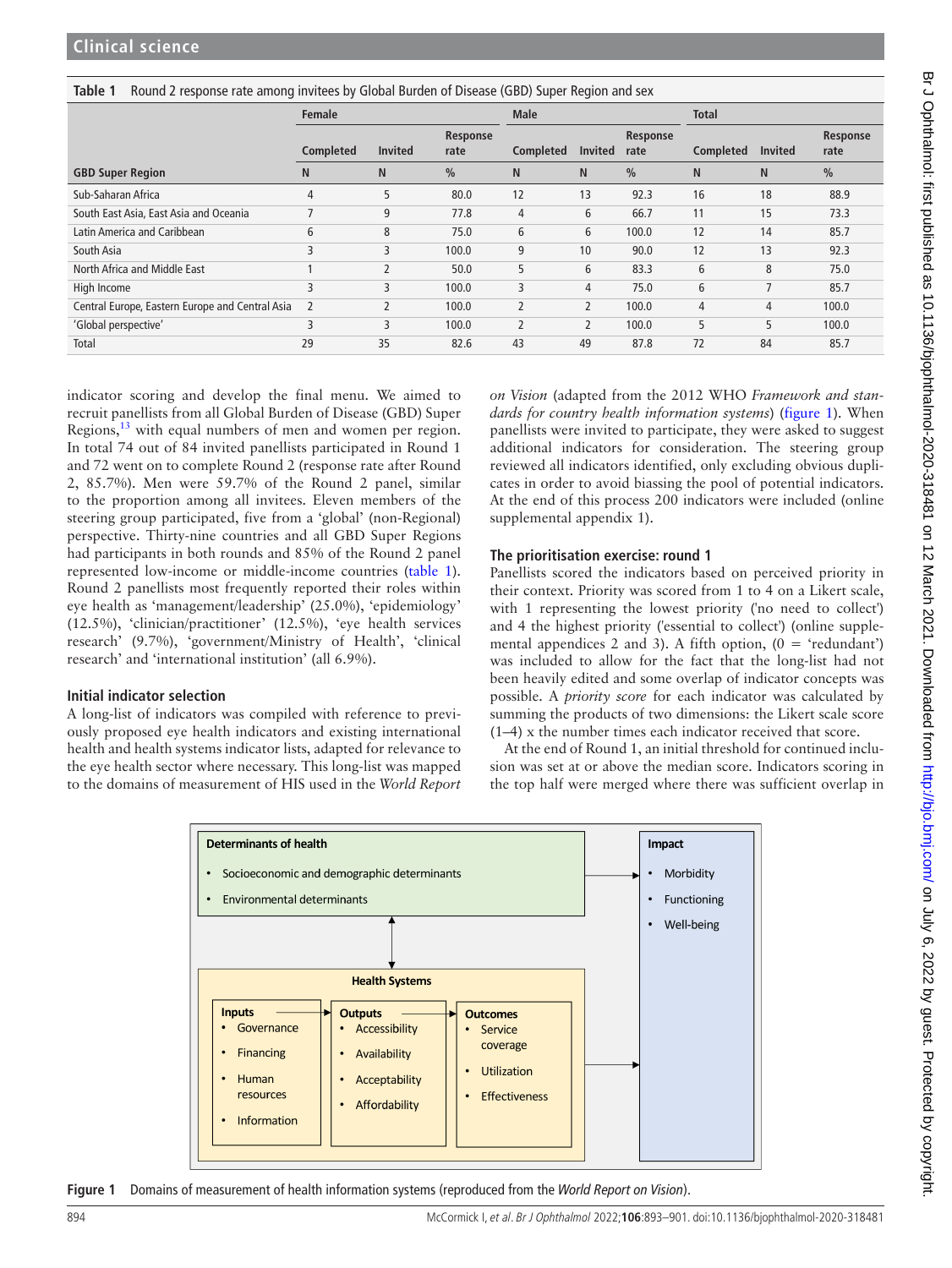<span id="page-2-0"></span>

| Table 2                       | Criteria used to score Round 2 indicators                                                                                                                                                                                                              |  |
|-------------------------------|--------------------------------------------------------------------------------------------------------------------------------------------------------------------------------------------------------------------------------------------------------|--|
| Criteria                      | Definition                                                                                                                                                                                                                                             |  |
| Feasible                      | The indicator can be derived using either available data (eg, routine<br>monitoring) or purposeful data collection (eg, population-based<br>survey, clinic-based study) without substantial additional resources                                       |  |
| Actionable                    | The indicator measures an aspect of eye health within health<br>systems that may be used at a national level to create change<br>through policymaking or strategy development                                                                          |  |
| Reliable                      | The indicator returns similar results when measuring a stable<br>phenomenon (eq. measurement has a sufficient degree of<br>objectivity)                                                                                                                |  |
| Internationally<br>comparable | Reporting countries can comply with the relevant data definition;<br>any differences in the indicator values between countries reflect<br>issues in health systems rather than differences in data collection<br>methodologies, coding or measurements |  |

concepts to do so. Indicators not scoring in the top half were reviewed to determine if any concepts deemed essential to score in Round 2 had been omitted and should be included to ensure representation [\(online supplemental appendices 2 and 3](https://dx.doi.org/10.1136/bjophthalmol-2020-318481)). In total, 95 indicators were forwarded to Round 2.

## **The prioritisation exercise: round 2**

Each of the 95 indicators were scored against four new criteria. The panel were asked to indicate their agreement on a 4-point Likert scale (1 = 'strongly disagree', 2 = 'disagree', 3 = 'agree',  $4 = 'strongly agree')$  as to whether each indicator was feasible, actionable, reliable and internationally comparable [\(table](#page-2-0) 2). In addition, the panel selected 10 indicators they considered to be 'core' indicators, described as those which all countries could be encouraged to adopt. These were ranked 1 (most important) to 10.

Scores were calculated in the same way as Round 1. Each indicator was scored on the criteria separately and a *composite score* of all four was calculated, with all criteria weighted equally. Each indicator was assigned a rank position from 1 to 95 for each of the four criterion and the overall composite score. The ranking of indicators 1 to 10 as core indicators was calculated in a similar way: a vote for first place awarded 10 points, second place awarded 9 points and so on. Points were multiplied by the number of times an indicator received that vote position for an overall *core score* ([online supplemental appendices 2 and 3](https://dx.doi.org/10.1136/bjophthalmol-2020-318481)). A ranking of 1 to 95 was given based on this scoring and this ranking was used in all subsequent analysis. Indicators with the same score were ranked equal.

We arrived at a list of 30 priority eye health indicators by ranking the Round 2 selections using two metrics:

- 1. The rank of the indicator based on the *core score.*
- 2. The rank of the indicator based on the *composite score*

We plotted the *core* and *composite* scores against each other and selected the 30 indicators that scored most highly by both ranking methods, by expanding the 'gating' equally along both axes until the selected area included 30 indicators ([online supple](https://dx.doi.org/10.1136/bjophthalmol-2020-318481)[mental appendices 2 and 3](https://dx.doi.org/10.1136/bjophthalmol-2020-318481)). The selected indicators, therefore, scored relatively highly for both.

## **Development of the indicator menu**

Starting with the top 30 indicators from Round 2, we developed the detailed indicator menu presented in [box](#page-3-0) 1. In this step we aimed to:

► Ensure alignment with UHC dimensions of access, quality, financial protection and equity

- Avoid repetition or misclassification of themes within and across domains
- Avoid over-representation or under-representation of domains
- Identify any omissions related to the five most prevalent causes of vision impairment globally (cataract, uncorrected refractive error, glaucoma, age-related macular degeneration, diabetic retinopathy).<sup>14</sup>

No major edits to key concepts were undertaken. This process is summarised in [figure](#page-5-0) 2.

## **RESULTS**

Twenty-two distinct eye health indicator concepts were identified ([box](#page-3-0) 1). In compiling the menu, we articulated broader concepts by specifying 39 'sub-indicators' (see bullet points under indicator titles). It is anticipated that these could be used in support of defining the broader indicators, for example, whether or not eye health is integrated into national health planning. Subindicators for the concept of eye health financing integration are not yet developed and, once included, will increase the scope of the menu in this domain.

The steering group selected seven core indicators for monitoring eye health as part of countries' progress towards UHC. These are set out in [table](#page-6-0) 3.

## **DISCUSSION**

This process engaged a large panel of global eye health experts representing all GBD Super Regions and developed a quantitative approach to prioritise existing indicators. The steering group refined the highest ranked selections to produce a menu of indicators for governments to monitor and improve eye health and eye health services, aligned with UHC and the Sustainable Development Goal on health and in keeping with WHO's call for such a menu in the *World Report on Vision*. We believe the core indicators highlighted here, if collected by all countries, could allow governments, and supranational organisations, to track progress on key challenges within eye health and UHC. Otherwise, the menu is not intended to be prescriptive; countries could select indicators according to priorities based on population need. We recognise that some countries will likely benefit from collecting and reporting fewer, more important eye health indicators as accurately as possible.

The core indicators include two candidate WHO UHC service coverage indicators: effective cataract surgical coverage (eCSC) and effective refractive error coverage (eREC).<sup>15 16</sup> Effective coverage has been acknowledged as a useful measure of progress towards UHC as it includes dimensions of quality, access and, where disaggregated, equity. Both eCSC and eREC were omitted from a recent global UHC analysis because of limited data availability, $17$  an issue which must be addressed.

The standard UHC financial risk protection indicators (catastrophic and impoverishing expenditure) adapted to eye health scored lowest among the 95 indicators in Round 2. This likely reflects anticipated complexities in data collection and the possibility that, for non-emergency healthcare, they may not be sufficiently discriminatory. Instead, we have proposed two new proxy measures for financial risk protection. These are not intended as direct replacements for catastrophic and impoverishing expenditure indicators, rather what might be achievable within the constraints of eye health data availability. They will require additional work to develop a full metadata description but provide a way to track eye health insurance coverage (for multiple conditions) and out-of-pocket (OOP) payments for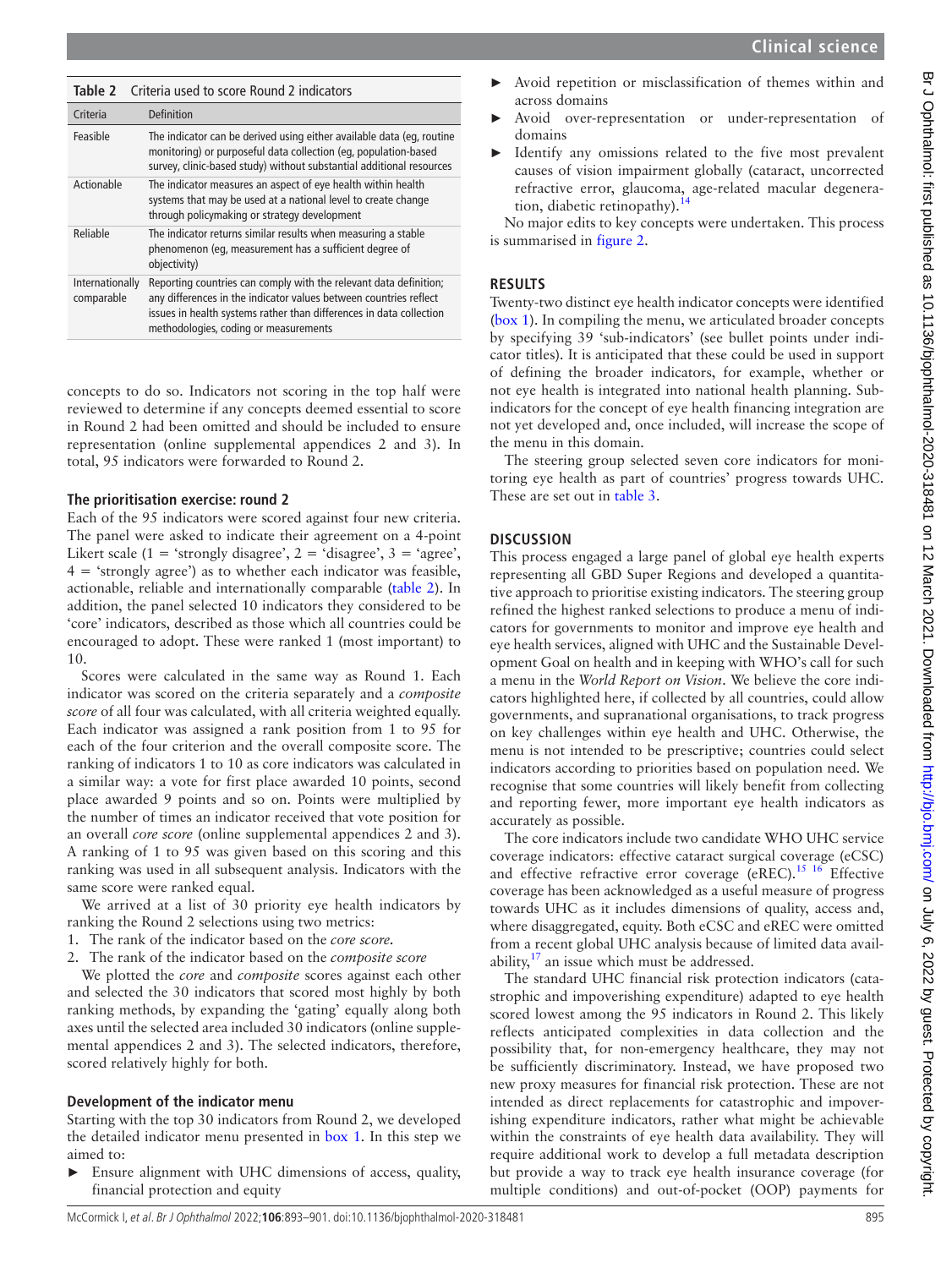**Box 1 Consolidated indicators menu, integrating global panel indicator preferences with a conceptual framework for monitoring eye health as part of universal health coverage.**

## <span id="page-3-0"></span>**Equity statement**

All indicators summarising population-based and eye care facility-based data should report metrics disaggregated by key equitydimensions of sex, place of residence (PoR), socioeconomic position (SEP) and disability status, where available. Additional options, suchethnicity or marital status, can be recorded by countries as appropriate.

## **Inputs and processes**

## **Governance**

- **G1** Eye health is integrated into the national health strategy/plan (or the relevant specific plan, for example, non-communicable diseases)
	- ► G1.1 National health plan includes human resources for eye care (Y/N)
	- ► G1.2 Eye health is integrated into the plans, policies and budget of other initiatives such as:
		- G1.2.1 National essential package of health services (Y/N)
		- G1.2.2 Primary healthcare (Y/N)
		- G1.2.3 Maternal and child healthcare (Y/N)
		- G1.2.4 Diabetes care (Y/N)
		- G1.2.5 School health programmes (Y/N)
		- G1.2.6 Healthy ageing programmes (Y/N)
	- ► G1.3 National eye health policies, plans and programmes refer to a multisectoral approach/engagement with other sectors (Y/N) – *If a national eye health strategy/ plan is unavailable or not up-to-date, record as N*
- **G2** Is the national eye health plan informed by recent evidence (Y/N):
- ► G2.1 Time since cited population-based data was collected (in months/years)
	-
	- ► G2.2 Time since cited Eye Care Service Assessment Tool (ECSAT) data was collected (in months/years)

## **Finance**

- **F1** Eye health is integrated into the national health budget (Y/N)
	- *Requires a working group to develop sub-indicators and metadata*

**F2** Eye health is included in national health finance pooling mechanism (Y/N)

– *Scaled response based on scoring outcomes of sub-indicators in 'checklist'*

- If yes, the range/number/list of services addressing leading causes of vision impairment (VI) included:
- ► F2.1 Outpatient consultation (Full/Partial/No)
- ► F2.2 Cataract (Full/Partial/No)
- ► F2.3 Refraction services (Full/Partial/No)
- ► F2.4 Glaucoma medication/surgery (Full/Partial/No)
- ► F2.5 Diabetic retinopathy laser/anti-vascular endothelial growth factor (VEGF) (Full/Partial/No)

**F3** Proportion of population covered via national health finance pooling mechanisms that includes eye care services:

- ► F3.1 Proportion covered for: Outpatient consultation
- ► F3.2 Proportion covered for: Cataract
- ► F3.3 Proportion covered for: Refraction services
- ► F3.4 Proportion covered for: Glaucoma medication/surgery
- ► F3.5 Proportion covered for: Diabetic retinopathy laser/anti-VEGF

## **Infrastructure**

- **I1** Eye health facility density and distribution, disaggregated by:
	- ► I1.1 Primary
	- ► I1.2 Secondary
	- ► I1.3 Tertiary
	- ► I1.4 Low vision services
		- *By PoR (urban/rural), total numbers (public and private) per million population*
		- *Additional subnational administrative or geographical divisions as relevant to setting*
- *Additional dimension: Access to primary eye care and cataract surgery via global positioning system data and geospatial modelling* **I2** Percentage of neonatal units providing screening for retinopathy of prematurity nationally

## **Supply chain**

**SC1** Pharmaceuticals specifically for eye care on the National Essential Medicines List

*– Total number and proportion compared with a normative standard for eye health pharmaceuticals (eg, WHO or International Agency for the Prevention of Blindness list)*

## **Information**

**INFO1** Existence of a National Health Information System that includes eye care service data (Y/N)

## **Eye health workforce**

**HR1** Eye health worker density and distribution, disaggregated by:

- ► HR1.1 Ophthalmologist
- ► HR1.2 Optometrist
- ► HR1.3 Ophthalmic nurse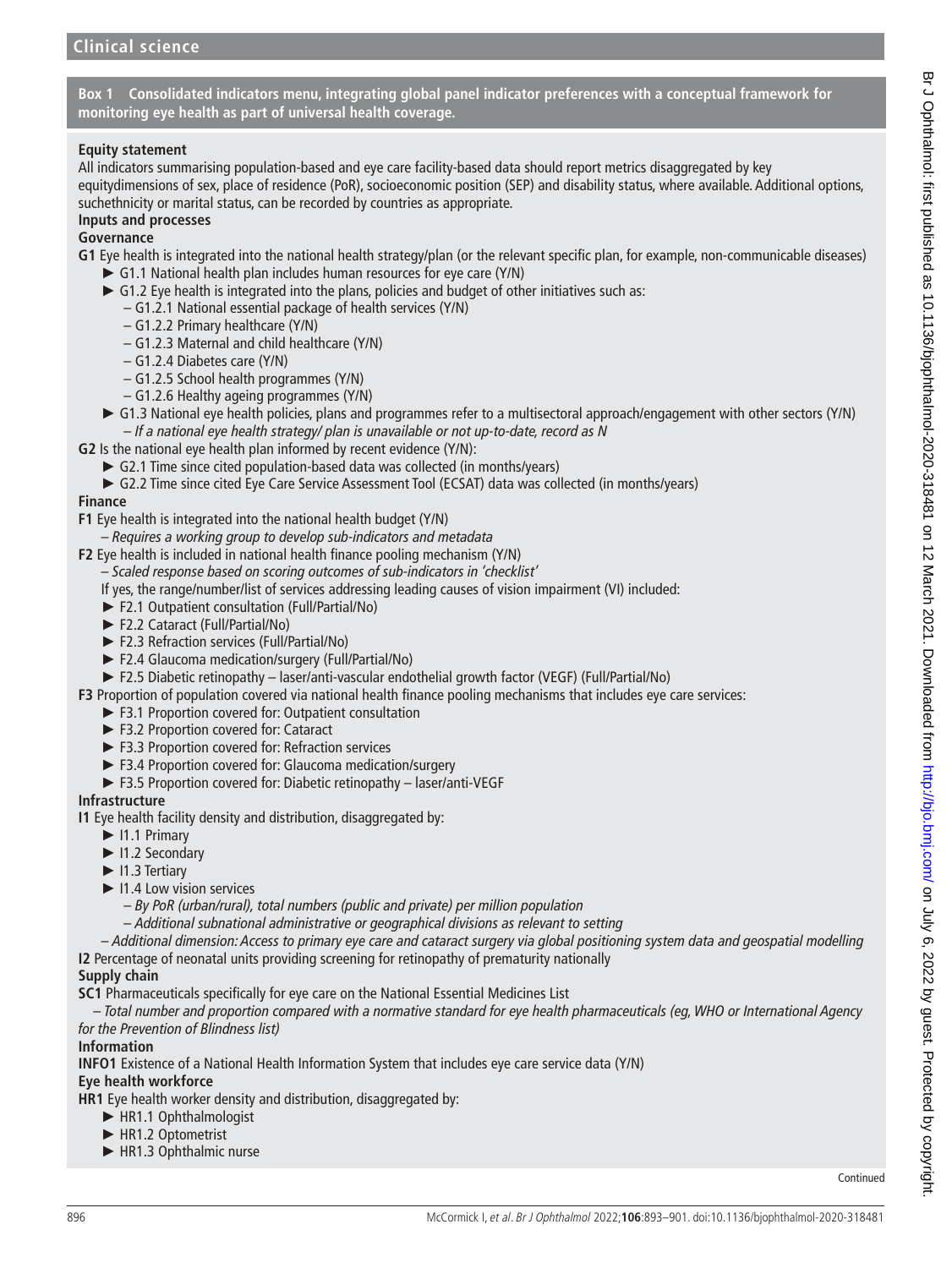- ► HR1.4 Other allied ophthalmic personnel (as relevant to country)
	- *By PoR (urban/rural), total number per million population, and by age groups and sex*
	- *Additional subnational administrative or geographical divisions as relevant to setting*
	- *Additional dimension: 5-year trends per cadre*
- **HR2** Is Primary Eye Care integrated into the national Primary Healthcare training (if applicable)? (Y/N)

# **Outputs**

- **Access**
- **AC1** Cataract surgical rate
	- *Total number per million population and including variation in rate across urban/rural or districts*
	- *Additional dimension: 5-year trend in cataract surgical rate*
	- *Additional dimension: Surgical case-mix in terms of preoperative visual acuity*

# **Quality and safety**

- **Q1** Cataract surgical outcome (visual acuity)
	- *Proportion of eyes with a 'good' outcome (6/18 or better)*
	- *Proportion of eyes with a 'poor' outcome (worse than 6/60)*
- **Q2** Number of priority eye conditions with quality of care/clinical practice guidelines endorsed by relevant regulatory bodies
	- ► Q2.1 Cataract (Y/N)
		- ► Q2.2 Refractive error (Y/N)
		- ► Q2.3 Glaucoma (Y/N)
		- ► Q2.4 Age-related macular degeneration (Y/N)
		- ► Q2.5 Diabetic retinopathy (Y/N)
		- ► Q2.6 Child eye health (Y/N)

# **Responsiveness/affordability**

**AF1** Median (range) of out-of-pocket payment made for cataract surgery as a proportion of median monthly household (or individual) income

- *Report median and mean payment made at point of service (excluding transport, accommodation, sustenance)*
- *Disaggregated by provider type (government/public, private for profit, private non-governmental organisation/charity)*
- *Additional dimension: proportion reported for poorest vs wealthiest quintiles*

## **Outcomes**

## **Coverage**

- **C1** Cataract surgical coverage and effective cataract surgical coverage
- *CSC (cataract surgical coverage), eCSC (effective CSC), 'quality gap' reported, disaggregated by age, sex, SEP, PoR as available* **C2** Refractive error coverage and effective refractive error coverage
- *REC (refractive error coverage), eREC (effective REC), 'quality gap' reported, disaggregated by age, sex, SEP, PoR as available*
- **C3** Coverage of diabetic retinopathy screening of all people with diabetes (at the frequency recommended in national guidelines)
	- *Requires a working group to develop complete indicator metadata*
	- *Disaggregated by age, sex, SEP, PoR as available*
- **C4** Coverage of school eye health programmes for schools nationally
	- *Proportion of schools receiving screening in the past 12 months*
	- *Disaggregated by primary and secondary schools*

## **Impact**

# **Improved outcomes**

## **P1** Prevalence of VI

- ► P1.1 Distance VI prevalence, by WHO categories
- ► P1.2 Near VI prevalence, by WHO definition
- *From population-based surveys, disaggregated by age, sex, SEP, PoR as available*
- **P2** Cause-specific prevalence of VI
	- *Prevalence of vision-impairing priority eye conditions from population-based surveys, disaggregated by age, sex, SEP, PoR as available*
	- ► P2.1 Avoidable blindness/severe VI/moderate VI/mild VI prevalence disaggregated by age, sex, SEP, PoR as available
	- *Aggregated from VI causes assigned in surveys*
- **P3** Prevalence of childhood VI and blindness
	- *Blindness/severe VI/moderate VI/mild VI from population-based or key-informant surveys, disaggregated by age, sex, SEP, PoR as available*

treatment of cataract, the most common cause of blindness globally. The WHO has acknowledged that monitoring the intersection between service coverage and OOP expenditure is key to assessing progress towards  $UHC<sup>18</sup>$ . There may be value in expanding this OOP payment indicator to include refractive error correction and a pilot test for one or both of these will be undertaken in the near future within the Rapid Assessment

of Avoidable Blindness (RAAB), a well-established populationbased survey method.<sup>19</sup> We acknowledge that relying on OOP payment data obscures those people who do not present to care due to unaffordable cost, an essential group to identify and reach for UHC to be realised. $^{20}$ 

Place of residence should not be a barrier to accessing care, however, human resources for eye care are skewed towards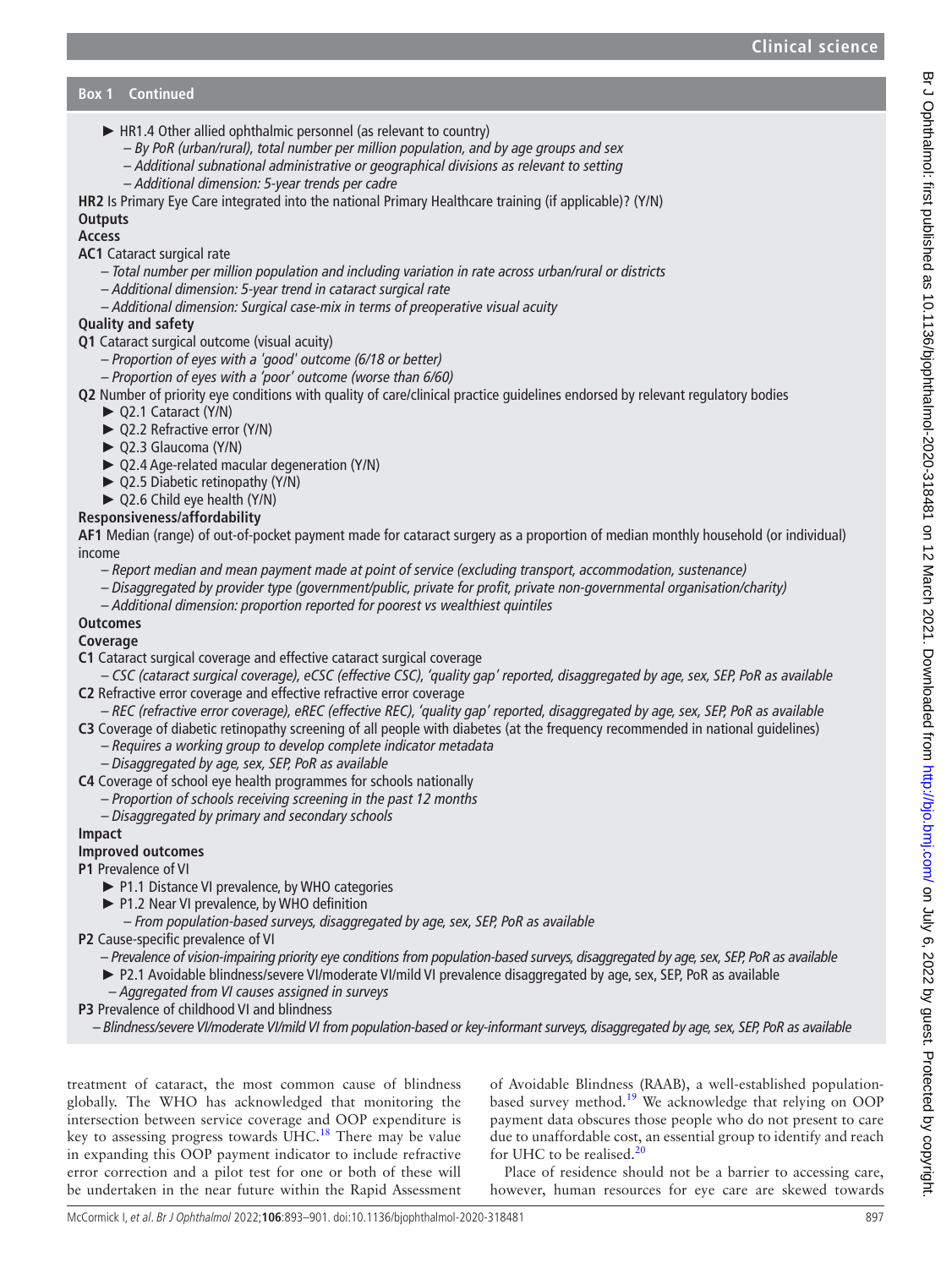

<span id="page-5-0"></span>**Figure 2** Flowchart describing the process undertaken to develop the eye health indicator menu.

urban settings. $21 22$  We have included two provider-side measures of access: human resources and infrastructure for eye care per capita. These can be reported more frequently than service coverage estimates and at little cost. The density of eye health workers (by cadre) features in all previous eye health indicator lists. In order to be UHC-aligned, countries must expand beyond aggregate numbers of personnel, and monitor their distribution by rural/urban and public/private settings. Disaggregation should also be applied to the monitoring of eye care facility density and distribution. This metric could be enhanced by geocoding infrastructure and integrating geographical coverage with other population data to apply a spatial component to eye health planning.[23](#page-8-12)

The final concept represented in the core indicators selection is the impact of countries' eye health systems on population health in terms of the prevalence of vision impairment. Vision impairment affects individuals' quality of life but is also a broader development issue affecting education and employment.<sup>[24](#page-8-13)</sup> Vision impairment prevalence has been the key measure of eye health for decades and continues to be useful at the national level for monitoring and planning and at the global level for advocacy.

Beyond the core indicators, key concepts represented in the menu include the integration of eye health into national health planning and financing. We acknowledge that defining and measuring the degree of integration in these areas requires further discussion, particularly for health financing. The integration of primary eye care into primary healthcare planning,

financing and training programmes is also included, along with integration of eye health into HIS.

The importance of data disaggregation to monitor eye care equity across the menu should not be understated. We have included an equity statement for consideration across the list and believe equity-relevant monitoring is essential to ensure the most gains are made among population groups with the most need.

Our menu has substantial overlap with WHO's *GAP* indicator list, including its six key indicators on vision impairment, human resources for eye care and cataract surgical services. New concepts in our list include eye care insurance coverage and affordability, the UHC dimensions of quality and equity, eye health infrastructure and information systems, primary eye care, child eye health, refractive error and diabetic retinopathy. Our proposed indicators are not only UHC-aligned but also address many areas of global eye health prioritised in a recent 'grand challenges' global Delphi process.<sup>12</sup>

There are some notable absences from the final menu. The concept of 'people-centred' eye care proposed in the *World Report on Vision* is not represented. We presented 13 'responsiveness' indicators in Round 1, including 7 patient-reported outcome indicators, but the panel prioritised none; this will require further study. Disease-specific indicators for glaucoma and age-related macular degeneration were potentially underrepresented in the initial long-list and not prioritised by the panel, despite their prominence as causes of vision loss globally.<sup>[14](#page-8-5)</sup> This may be because the natural history of these conditions make monitoring more complex than for cataract or refractive error. Appropriate coverage indicators for these conditions will require further investigation, and as the menu evolves, more 'difficultto-measure' concepts would ideally be included.<sup>12</sup> Trachoma and onchocerciasis were not prioritised, likely reflecting the progress made in these areas in recent years. However, we expect endemic countries would continue to report against indicators aligned with their elimination programmes. Unilateral vision impairment, associated with, for example, infectious corneal ulcers, is not included in the menu but was identified as a knowledge gap in the *World Report on Vision* and could be included in future as it gains priority in eye health planning. The *GAP* indicator for evidence of research on the cost-effectiveness of eye health programmes was not prioritised, but more evidence of costeffectiveness may strengthen the case for resource allocation. Finally, broader health and financing indicators potentially relevant to eye health (demographics, non-communicable diseases, water and sanitation, government health spending) were not prioritised but could be obtained from other national reporting mechanisms to support eye care planning as appropriate.

We recognise that generating this list is insufficient in isolation, and several challenges must be addressed for these indicators to be successfully integrated into countries' HIS and monitoring frameworks. Fortunately, the priority given to HIS in the *World Report on Vision* and the potential inclusion of eCSC and eREC in the next list of WHO UHC indicators provides impetus for action. In addition, countries will benefit from the ongoing refinement of tools such as WHO's Eye Care Services Assessment Tool<sup>25</sup> and RAAB and its Planning Module.<sup>19</sup> These tools strengthen national HIS capacity by providing guidance on data collection and interpretation for a range of indicators included in our list. Several of the new indicators proposed here require indicator metadata which would ideally be generated by subject-specific expert working groups working collaboratively with countries. Alongside indicator development, appropriate target-setting also requires consultation. Further, there are financial and logistical challenges for countries to routinely collect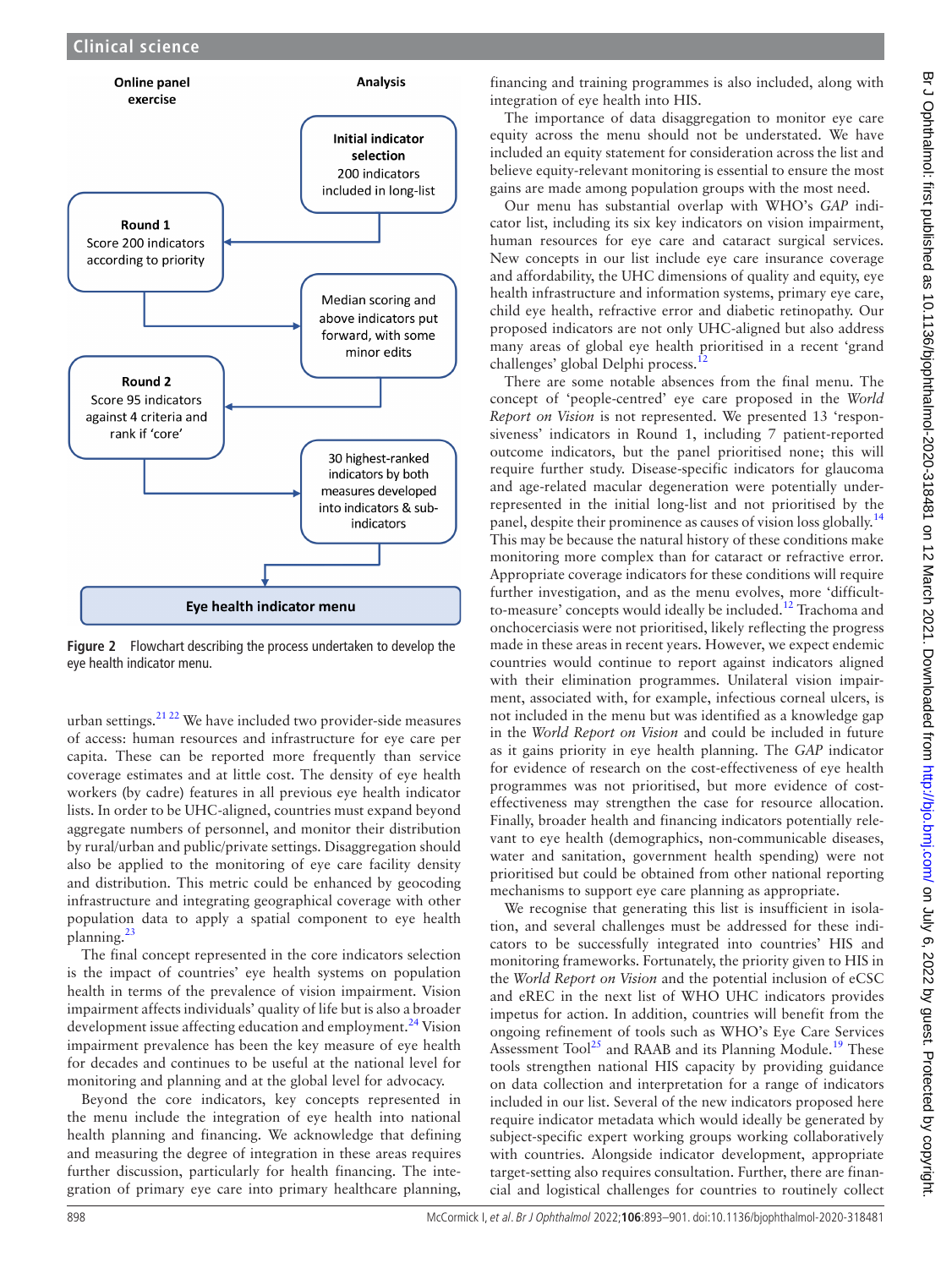<span id="page-6-0"></span>

| Core indicators to monitor universal access to quality, affordable eye care services when needed<br>Table 3 |                                                                                                                                                                                                                                                                                                                                        |                                                                                                                                                                                                                                                                                        |                                                                                         |                                                                                                       |                                                                                                                                                                                                                                                                             |  |  |  |
|-------------------------------------------------------------------------------------------------------------|----------------------------------------------------------------------------------------------------------------------------------------------------------------------------------------------------------------------------------------------------------------------------------------------------------------------------------------|----------------------------------------------------------------------------------------------------------------------------------------------------------------------------------------------------------------------------------------------------------------------------------------|-----------------------------------------------------------------------------------------|-------------------------------------------------------------------------------------------------------|-----------------------------------------------------------------------------------------------------------------------------------------------------------------------------------------------------------------------------------------------------------------------------|--|--|--|
| <b>Indicator</b>                                                                                            | <b>Definition</b>                                                                                                                                                                                                                                                                                                                      | <b>Rationale</b>                                                                                                                                                                                                                                                                       | Data sources                                                                            | Responsible<br>entity                                                                                 | <b>Comments</b>                                                                                                                                                                                                                                                             |  |  |  |
| Accessibility of eye health services                                                                        |                                                                                                                                                                                                                                                                                                                                        |                                                                                                                                                                                                                                                                                        |                                                                                         |                                                                                                       |                                                                                                                                                                                                                                                                             |  |  |  |
| and distribution                                                                                            | Eye health facility density By place of residence (urban/rural),<br>total numbers (public and private)<br>of primary, secondary, tertiary and<br>low vision services per million<br>population<br>Additional subnational<br>administrative or geographical<br>divisions as relevant to setting                                         | Place of residence should not<br>be a barrier to accessing eye<br>health services                                                                                                                                                                                                      | Facility records,<br>population data                                                    | Health ministry                                                                                       | Informs policy and planning about<br>location of eye health services in<br>relation to population density.<br>Outreach programmes may be<br>planned according to gaps in<br>geographical access to static<br>services                                                       |  |  |  |
| Eye health worker<br>density and distribution                                                               | By place of residence (urban/rural),<br>total numbers of ophthalmologist,<br>optometrist, ophthalmic nurses and<br>other allied ophthalmic personnel<br>per million population<br>Additional subnational<br>administrative or geographical<br>divisions as relevant to setting                                                         | Availability and accessibility<br>of eye health workers dictates<br>access to care                                                                                                                                                                                                     | Facility records, data<br>from professional or<br>regulatory bodies,<br>population data | Health ministry                                                                                       | Informs policy and planning on<br>recruitment and distribution of<br>human resources for eye health.<br>Known disparities exist in the<br>number and distribution of trained<br>eye care personnel between<br>countries and by urban and rural<br>settings within countries |  |  |  |
| Affordability of eye health services                                                                        |                                                                                                                                                                                                                                                                                                                                        |                                                                                                                                                                                                                                                                                        |                                                                                         |                                                                                                       |                                                                                                                                                                                                                                                                             |  |  |  |
| Coverage of national<br>health finance pooling<br>eye care services                                         | Proportion of population covered<br>with health finance pooling<br>mechanisms that include mechanisms that include eye care<br>services (considered individually):<br>$\blacktriangleright$ Outpatient care<br>Cataract<br>▶<br>Refractive error services<br>Glaucoma treatment<br>▶<br>Diabetic retinopathy treatment                 | Cost should not be a barrier to<br>accessing eye care.<br>Proxy for WHO/World Bank<br>UHC financial risk protection<br>indicators; catastrophic and/or<br>impoverishing OOP payments<br>unlikely to be discriminatory<br>for monitoring affordability of<br>elective eye care services | Health finance<br>scheme reports and<br>questionnaires                                  | Health ministry                                                                                       | Informs policy about eye health<br>financing and affordability.<br>Coverage within the lowest<br>wealth quintile should be reported<br>alongside the total population to<br>monitor equitable coverage of eye<br>health financing                                           |  |  |  |
| OOP payments for<br>cataract surgery                                                                        | Median (and range) of OOP<br>payment made for cataract surgery<br>as a proportion of median monthly<br>household (or individual) income                                                                                                                                                                                                | Cost should not be a barrier to<br>accessing eye care.<br>Proxy for WHO/World Bank<br>UHC financial risk protection<br>indicators; catastrophic and/or<br>impoverishing OOP payments<br>unlikely to be discriminatory<br>for monitoring affordability of<br>elective eye care services | Population-based<br>surveys                                                             | Health ministry<br>(Surveys may be<br>commissioned<br>in collaboration<br>with other<br>stakeholders) | Informs policy about eye health<br>financing and affordability.<br>Additional services could be<br>monitored in the same way                                                                                                                                                |  |  |  |
|                                                                                                             | Effective coverage of cataract and refractive error services                                                                                                                                                                                                                                                                           |                                                                                                                                                                                                                                                                                        |                                                                                         |                                                                                                       |                                                                                                                                                                                                                                                                             |  |  |  |
| <b>Effective cataract</b><br>surgical coverage                                                              | Among the population aged<br>50 years and older, people with<br>operated cataract and good<br>postoperative presenting visual<br>acuity as a proportion of all people cause of blindness globally<br>with operated cataract or operable<br>cataract<br>$\blacktriangleright$ Disaggregated by sex                                      | Sex-disaggregated effective<br>coverage measures the UHC<br>dimensions of access, quality<br>and equity for the leading                                                                                                                                                                | Population-based<br>surveys                                                             | Health ministry<br>(Surveys may be<br>commissioned<br>in collaboration<br>with other<br>stakeholders) | Informs policy and planning about<br>the met and unmet need for<br>cataract surgical services; candidate<br>WHO UHC tracer indicator                                                                                                                                        |  |  |  |
| Effective refractive error<br>coverage                                                                      | Adults with refractive error<br>corrected to a pre-defined visual<br>acuity threshold with habitual<br>correction as a proportion of<br>all people with corrected and<br>uncorrected refractive error<br>$\blacktriangleright$ Disaggregated by sex                                                                                    | Sex-disaggregated effective<br>coverage measures the UHC<br>dimensions of access, quality<br>and equity for the leading<br>cause of vision impairment<br>globally                                                                                                                      | Population-based<br>surveys                                                             | Health ministry<br>(Surveys may be<br>commissioned<br>in collaboration<br>with other<br>stakeholders) | Informs policy and planning about<br>the met and unmet need for<br>refractive error services; candidate<br>WHO UHC tracer indicator                                                                                                                                         |  |  |  |
| Prevalence of vision impairment                                                                             |                                                                                                                                                                                                                                                                                                                                        |                                                                                                                                                                                                                                                                                        |                                                                                         |                                                                                                       |                                                                                                                                                                                                                                                                             |  |  |  |
| Prevalence of VI                                                                                            | The prevalence of all cause distance Proxy measure of eye health;<br>and near VI (according to WHO<br>definitions)<br>$\blacktriangleright$ Disaggregation by key equity<br>measures<br>$\triangleright$ Disaggregation by avoidable vs<br>non-avoidable<br>OOP, out-of-pocket; UHC, universal health coverage; VI, vision impairment. | a measure of programmatic<br>success in journey towards eye<br>health as part of UHC                                                                                                                                                                                                   | Population-based<br>surveys                                                             | Health ministry<br>(Surveys may be<br>commissioned<br>in collaboration<br>with other<br>stakeholders) | Disaggregated VI prevalence<br>estimates inform policy makers<br>about the impact of eye health<br>systems on eye health among<br>population subgroups                                                                                                                      |  |  |  |

national-level population health data, so rapid surveys of vision impairment and eye care services have often been carried out at the subnational level to aid local planning. In the absence of increased national-level data collection, modelled estimates will be required to provide data for global estimates and regional and national comparisons with any degree of regularity.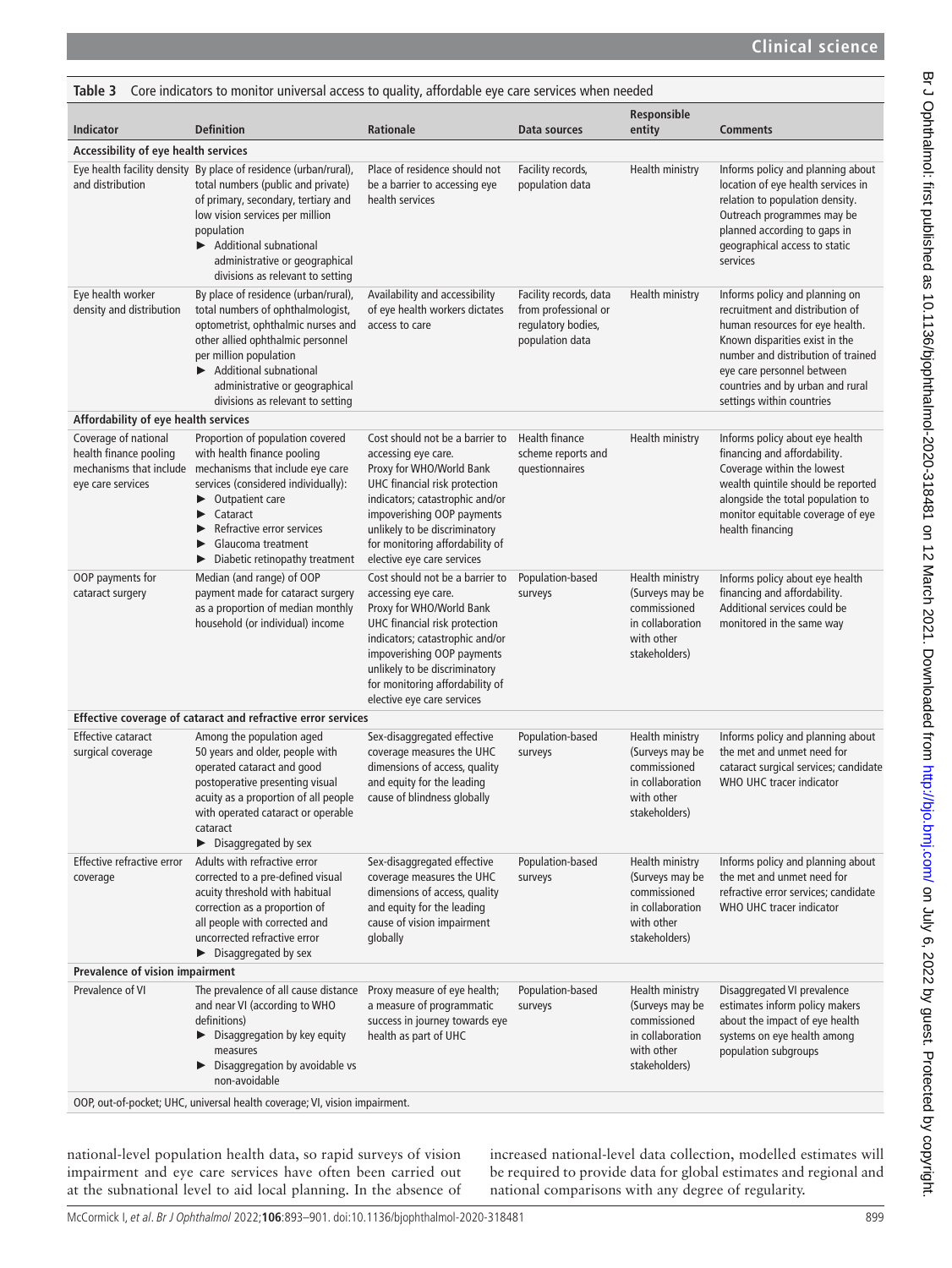We propose that new indicators in this menu be field-tested in several contrasting settings, and that the menu be regularly reviewed and updated according to user feedback. Such reviews would ideally assess whether data collection and indicator usage are viable and valuable for both national and subnational planning, as well as for generating global eye health estimates. These steps require ongoing engagement and resourcing to develop and maintain the utility of the menu. This may be encouraged by a centralised eye health data repository.

#### **Limitations**

This study has several limitations. First, inherent in a study that recruits experts, the indicators prioritised reflect the preferences of those invited to participate. We aimed to be as geographically representative as possible, however, the North Africa and Middle East, High Income and Central Europe, Eastern Europe and Central Asia Super Regions had few panellists. Further, despite aiming for gender parity, only 40% of the panel were women. A more diverse panel may have generated a different set of indicators. Second, the online exercise was only available in English, however, no nominated panel members were unable to participate due to language constraints. Third, personal interests and familiarity with some concepts over others may have led to confirmation bias in scoring by panel members. The overlap with existing GAP indicators may be a reflection of this, however, the menu does include many new concepts. Finally, detailed explanations of new concepts are required which was beyond the scope of this prioritisation project.

#### **CONCLUSION**

This process sought a broad consensus from 72 eye health experts from all world regions to produce a menu of indicators for countries to monitor eye health as part of UHC. From a long-list of 200, the final menu consists of 22 indicators that represent important concepts in eye health for 2020 and beyond, and are relatively feasible, actionable, reliable and internationally comparable. The new direction in global eye health set by the *World Report on Vision* must be supported with investment in HIS that include eye health data collection and data monitoring via internationally acceptable indicators. We believe this list is well-placed to inform the development of new national eye health monitoring frameworks and shows where eye health metrics might be incorporated into broader UHC monitoring indices at national and international levels.

#### **Author affiliations**

<sup>1</sup>International Centre for Eye Health, London School of Hygiene & Tropical Medicine, London, UK

<sup>2</sup> Brien Holden Vision Institute, Sydney, New South Wales, Australia

<sup>3</sup>School of Optometry and Vision Science, University of New South Wales, Sydney, New South Wales, Australia

- 4 The Fred Hollows Foundation Melbourne, Melbourne, Victoria, Australia
- 5 Indian Institutes of Public Health, Hyderabad, India
- 6 Pan American Health Organization, Bogota, Colombia

<sup>7</sup>International Agency for the Prevention of Blindness, London, UK

<sup>8</sup> Faculty of Medicine, University of Geneva, Geneva, Switzerland

- <sup>9</sup>Beijing Institute of Ophthalmology, Beijing Tongren Eye Center, Beijing Tongren Hospital, Capital Medical University, Beijing, China
- 10Vision Catalyst Fund, London, UK
- <sup>11</sup>Ophthalmic Services Unit, Kenya Ministry of Health, Nairobi, Kenya

12Moorfields Eye Hospital, London, UK

<sup>13</sup>School of Optometry and Vision Science, The University of Auckland, Auckland, New Zealand

**Collaborators** The Eye Health Indicators Prioritisation Project Group: Haroon UR Awan; Andrew Bastawrous; Ileana R Brea; John C Buchan; Matthew J Burton; Miriam R Cano; Chimgee Chuluunkhuu; Colin Cook; Sarity Dodson; Rainald Duerksen;

Gamal E Elarab; Daniel Etya'ale; João M Furtado; Tatiana Ghidirimschi; Michael Gichangi; Emily W Gower; Andrzej Grzybowski; Reeta Gurung; Esmael Habtamu; Aldiana Halim; Prut Hanutsaha; Isabelle Jalbert; Marzieh Katibeh; Lisa Keay; Amir B Kello; Rajiv B Khandakar; Rohit C Khanna; Elizabeth Kurian; Fatima Kyari; Van C Lansingh; Alberto D Lazo Legua; Shi-Ming Li; Yuanbo Liang; Islay Mactaggart; Kelvin RJ Maelihato; Elenoa Matoto; Sailesh K Mishra; Seyed F Mohammadi; Lizette Mowatt; GV Murthy; Richard K Musaazi; Nyawira Mwangi; Nor F Ngah; Jeremiah Ngondi; Jason P Nirwoth; Phanindra B Nukella; Rebecca B Oenga; Prabhath Piyasena; Mansur M Rabiu; Jacqueline Ramke; Serge Resnikoff; Solange R Salomão; Mohammad S Shalaby; Juan Carlos Silva; Jude Stern; Sandra L Talero; Hugh R Taylor; Ningli Wang; Sumrana Yasmin; Sangchul Yoon; Mayinuer Yusufu; Siyan Zhan; Fengju Zhang.

**Contributors** JR and MJB conceived the study. IM, JR, IZM and MJB designed the study, analysed the findings and developed the final menu. IM, IZM and JR drafted the manuscript. All other co-authors contributed to development of the initial indicator long-list and the final indicator menu and contributed to manuscript revisions. The Eye Health Indicators Prioritisation Project Group provided expert input over two rounds of data collection.

**Funding** MJB is supported by grants from the Wellcome Trust (207472/Z/17/Z). The Lancet Global Health Commission on Global Eye Health was supported by The Queen Elizabeth Diamond Jubilee Trust, Moorfields Eye Charity (GR001061), NIHR Moorfields Biomedical Research Centre, The Wellcome Trust, Sightsavers, The Fred Hollows Foundation, The SEVA Foundation, The British Council for the Prevention of Blindness and Christian Blind Mission.

**Competing interests** None declared.

**Patient consent for publication** Not required.

**Ethics approval** This study received ethical approval from the London School of Hygiene & Tropical Medicine Ethics Committee (Ref 19090).

**Provenance and peer review** Not commissioned; externally peer reviewed.

**Data availability statement** Data are available from the corresponding author upon reasonable request.

**Supplemental material** This content has been supplied by the author(s). It has not been vetted by BMJ Publishing Group Limited (BMJ) and may not have been peer-reviewed. Any opinions or recommendations discussed are solely those of the author(s) and are not endorsed by BMJ. BMJ disclaims all liability and responsibility arising from any reliance placed on the content. Where the content includes any translated material, BMJ does not warrant the accuracy and reliability of the translations (including but not limited to local regulations, clinical guidelines, terminology, drug names and drug dosages), and is not responsible for any error and/or omissions arising from translation and adaptation or otherwise.

**Open access** This is an open access article distributed in accordance with the Creative Commons Attribution 4.0 Unported (CC BY 4.0) license, which permits others to copy, redistribute, remix, transform and build upon this work for any purpose, provided the original work is properly cited, a link to the licence is given, and indication of whether changes were made. See: [https://creativecommons.org/](https://creativecommons.org/licenses/by/4.0/) [licenses/by/4.0/.](https://creativecommons.org/licenses/by/4.0/)

#### **ORCID iDs**

Ian McCormick<http://orcid.org/0000-0002-7360-3844> Islay Mactaggart <http://orcid.org/0000-0001-6287-0384> Serge Resnikoff<http://orcid.org/0000-0002-5866-4446> Andrew Bastawrous <http://orcid.org/0000-0001-8179-556X> Karl Blanchet<http://orcid.org/0000-0003-0498-8020> Ningli Wang<http://orcid.org/0000-0001-7705-7943> Mayinuer Yusufu <http://orcid.org/0000-0002-4860-0318> Michael Gichangi <http://orcid.org/0000-0002-7655-3416> Matthew J Burton <http://orcid.org/0000-0003-1872-9169> Jacqueline Ramke<http://orcid.org/0000-0002-5764-1306>

## **REFERENCES**

- <span id="page-7-0"></span>1 World Health Organization. World report on vision. Geneva; 2019.
- <span id="page-7-1"></span>2 World Health Organization. A framework and indicators for monitoring vision 2020 – the right to sight: the global initiative for the elimination of avoidable blindness, 2003. Available: [https://apps.who.int/iris/bitstream/handle/10665/68600/WHO\\_PBL\\_](https://apps.who.int/iris/bitstream/handle/10665/68600/WHO_PBL_03.92.pdf?sequence=1) [03.92.pdf?sequence=1](https://apps.who.int/iris/bitstream/handle/10665/68600/WHO_PBL_03.92.pdf?sequence=1)
- 3 World Health Organization. Global initiative for the elimination of avoidable blindness: action plan 2006-2011, 2007. Available: [https://www.iapb.org/wp-content/](https://www.iapb.org/wp-content/uploads/VISION-2020-Action-Plan-2006-2011.pdf) [uploads/VISION-2020-Action-Plan-2006-2011.pdf](https://www.iapb.org/wp-content/uploads/VISION-2020-Action-Plan-2006-2011.pdf) [Accessed 05 Aug 2020].
- <span id="page-7-2"></span>4 World Health Organization. Universal eye health: a global action plan 2014-2019, 2013. Available: [https://www.who.int/blindness/AP2014\\_19\\_English.pdf](https://www.who.int/blindness/AP2014_19_English.pdf) [Accessed 21.08 2019].